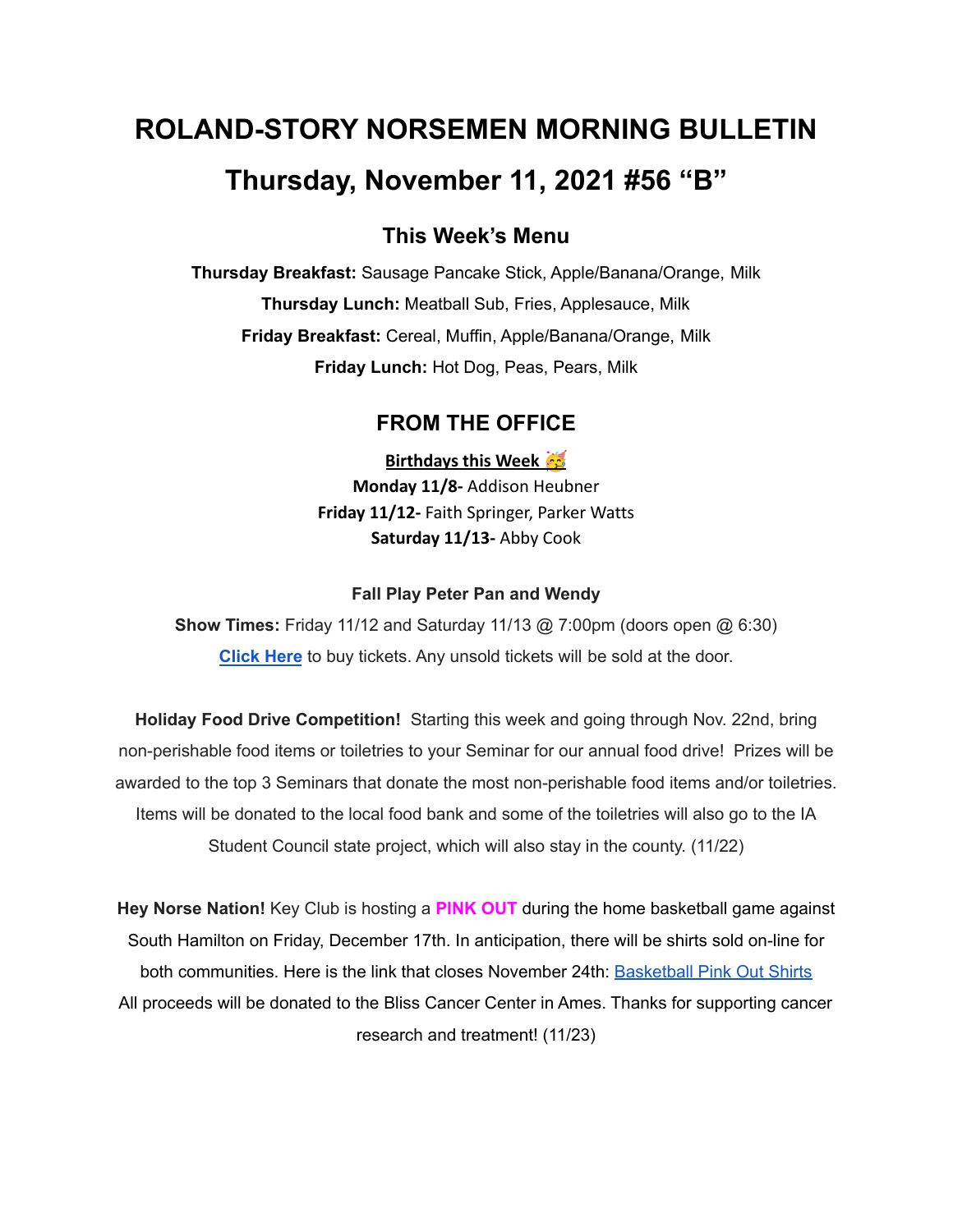**J-term:** Students should be working on their rough draft of their project and talking to your Seminar teacher for help or guidance to have a quality project. Refer to the yellow document for answers to basic questions. If you are planning an off-site project, you will have to get that cleared by your Seminar teacher 1st, then schedule a time to talk to Mr. Boliver. DO NOT WAIT UNTIL THE LAST MINUTE ON THIS PROCESS. The online proposal form will open on November 15th for all students during Seminar.

### **J-TERM Items**

#### **[Student](https://drive.google.com/file/d/1h6QugcDvlDevR3f9EywbUQrqVqyCPD5n/view?usp=sharing) J-Term Packet handed out Oct. 26**

**[Video](https://drive.google.com/file/d/1-IjAQRz891m66mXs_V_s9qC8_1HN0Jw_/view?usp=sharing)**



# **[COUNSELOR](https://docs.google.com/document/d/1vmwczNPbDzXe9vFaG5LJMQ7NYDv-i4oQJHybqA65TUc/edit?usp=sharing) FOLDER (9-12)-Click here**

| <b>College Visit</b>                                                                                              |                                               |
|-------------------------------------------------------------------------------------------------------------------|-----------------------------------------------|
| Friday, 11/19 during seminar time<br>(either Counselor's room or Auditorium depending on numbers)<br>Sign up here |                                               |
|                                                                                                                   | *College Rep: Application help & College Info |
|                                                                                                                   | *ROTC (Air Force) Rep: Info                   |
| <b>Iowa State University</b>                                                                                      |                                               |

**Scholarships** [StudentScholarships.org](https://drive.google.com/file/d/1vNlRtrk0wQiX1jPIPjpUVHhi5zFlcRvw/view?usp=sharing) \*Search is On [Scholarship](https://studentscholarships.org/scholarship/19120/search_is_on_scholarship_scholarship.php)- \$2,000 due 11/30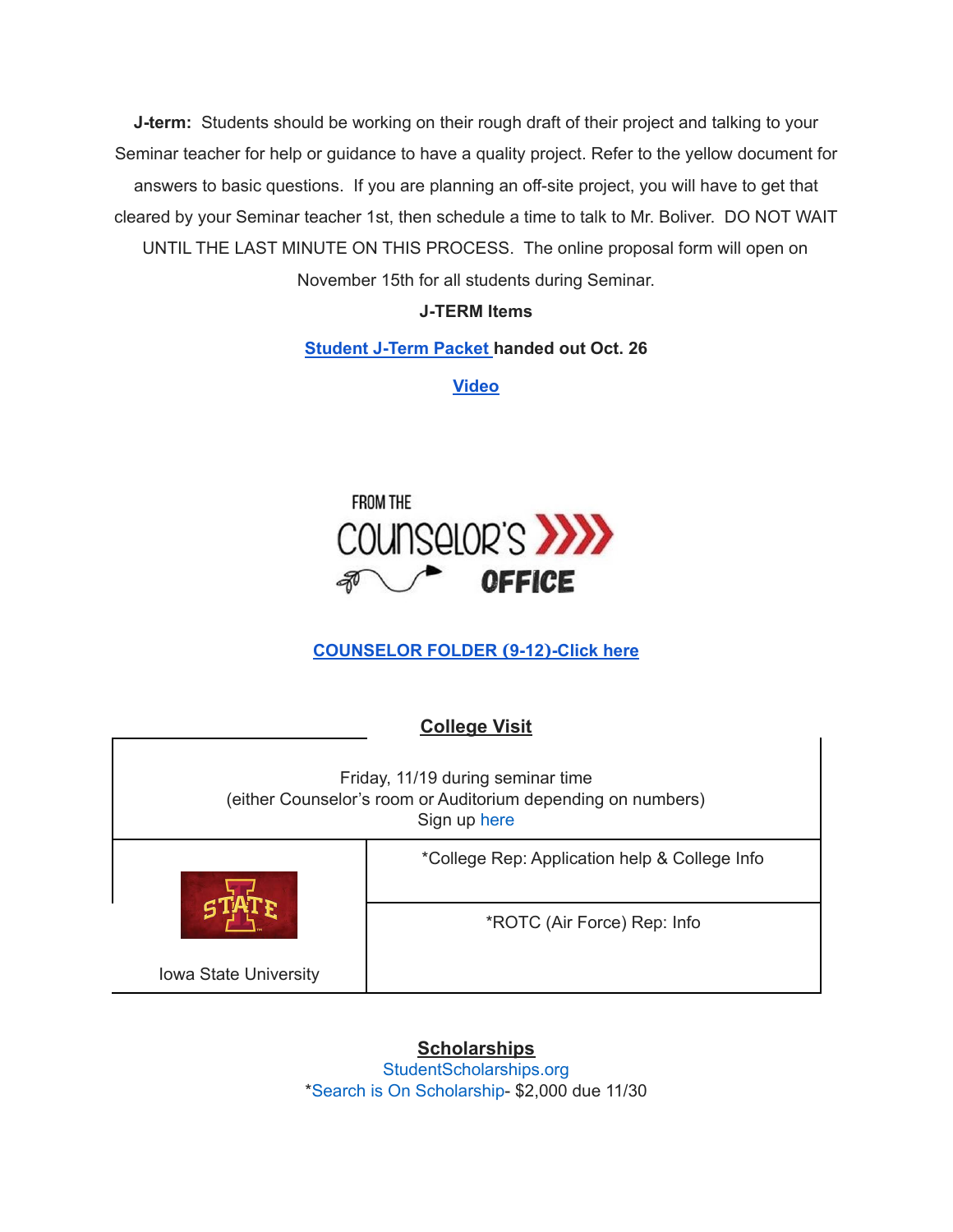\*Dell [Scholars](https://studentscholarships.org/scholarship/9745/dell_scholars_program_scholarship.php) Program- \$20,000 due 12/1 \*Jameela Jamil x I Weigh [Scholarship-](https://studentscholarships.org/scholarship/19302/jameela_jamil_x_i_weigh_scholarship_scholarship.php) \$5,000 due 12/2 \*Stephen J. Brady Stop Hunger [Scholarship-](https://studentscholarships.org/scholarship/8850/stephen_j_brady_stop_hunger_scholarships_scholarship.php) \$5,000 due 12/5 \*Science [Ambassador](https://studentscholarships.org/scholarship/14669/science_ambassador_scholarship_scholarship.php) Scholarship- \$40,000 due 12/13 \*Burger King [Scholars](https://studentscholarships.org/scholarship/10533/burger_king_scholars_program_scholarship.php) Program- \$50,000 due 12/15 \*Senior Planning Social Work and Eldercare [Scholarship](https://studentscholarships.org/scholarship/11393/senior_planning_social_scholarship.php)- \$900 due 12/15 \*Path to Pro [Scholarship](https://studentscholarships.org/scholarship/19069/path_to_pro_scholarship_program_scholarship.php) Program- \$2,000 due 12/31 \*CX [Scholarship-](https://studentscholarships.org/scholarship/19320/cx_scholarship_scholarship.php) \$10,000 due 12/31 \*Design Thinking [Scholarship](https://studentscholarships.org/scholarship/11010/design_thinking_scholarship_scholarship.php)- \$500 due 12/31 \*Certified Nursing Assistant [Scholarship-](https://studentscholarships.org/scholarship/19122/certified_nursing_assistant_scholarship_scholarship.php) \$1,000 due 12/31 \*Thiel High School [Fellowship](https://studentscholarships.org/scholarship/14065/thiel_fellowship_scholarship.php)- \$100,000 due 12/31 \*Power of Resilience [Scholarship-](https://studentscholarships.org/scholarship/14792/power_of_resilience_scholarship_scholarship.php) \$1,000 due 12/31 \*CC Bank's Young Scholars [Scholarship-](https://studentscholarships.org/scholarship/13729/cc_bank_s_young_scholars_scholarship_scholarship.php) \$2,000 due 12/31 \*Honor a Hero [Scholarship](https://studentscholarships.org/scholarship/19015/honor_a_hero_scholarship_scholarship.php)- \$1,000 due 12/31

DAR [Scholarships-](https://dar.academicworks.com/) due 1/31 \*Alice W. Rooke- \$5,000 \*America 250! Scholarship- \$5,000 \*American Indians- \$4,000 \*Arthur Lockwood Beneventi Law- \$2,000 \*Caroline E. Holt Nursing- \$2,500 \*DAR Centennial- \$2,500 \*Dr. Aura-Lee A. Na James Hobbs Pittenger American History- \$2,000 \*Dr. Francis Anthony Beneventi Medical- \$5,000 \*Edward G. and Helen A. Borgens Elementary Teacher Education- \$1,500 \*Edward G. and Helen A. Borgens Secondary Teacher Education- \$1,500 \*Frances Crawford Marvin American Indian- \$Varies \*Irene and Daisy MacGregor Memorial- \$5,000 \*Leslie Andree Hanna Medical- \$5,000 \*Lillian and Arthur Dunn- \$2,500 \*Madeline Pickett (Halbert) Cogswell Nursing- \$2,500 \*Margaret Howard Hamilton- \$1,000 \*Mary Elizabeth Lockwood Beneventi MBA- \$2,000 \*Nellie Love Butcher Music- \$5,000 \*Occupational/Physical Therapy- \$2,000 \*Richard and Elizabeth Dean- \$5,000 \*The Leo W. and Alberta V. Thomas Utz English- \$4,000 \*The Leo W. and Alberta V. Thomas Utz Mathematics- \$4,000 \*The Lucinda Beneventi Findley History- \$2,000 \*The Robert Hunder Swadley Horticulture- \$Varies \*William Robert Findley Graduate Chemistry-\$2,000

Simpson College [Promise-](https://simpson.edu/admission-aid/tuition-aid/simpson-promise) \$Full tuition, responsible for the costs of room, board, and fees. -be an Iowa resident and a 2022 graduate of an Iowa high school, -submit the Free Application for Federal Student Aid (FAFSA) no later than July 1, 2022, and be eligible for federal aid, -reside on campus, -have a 2020 family adjusted gross income at or below \$60,000,